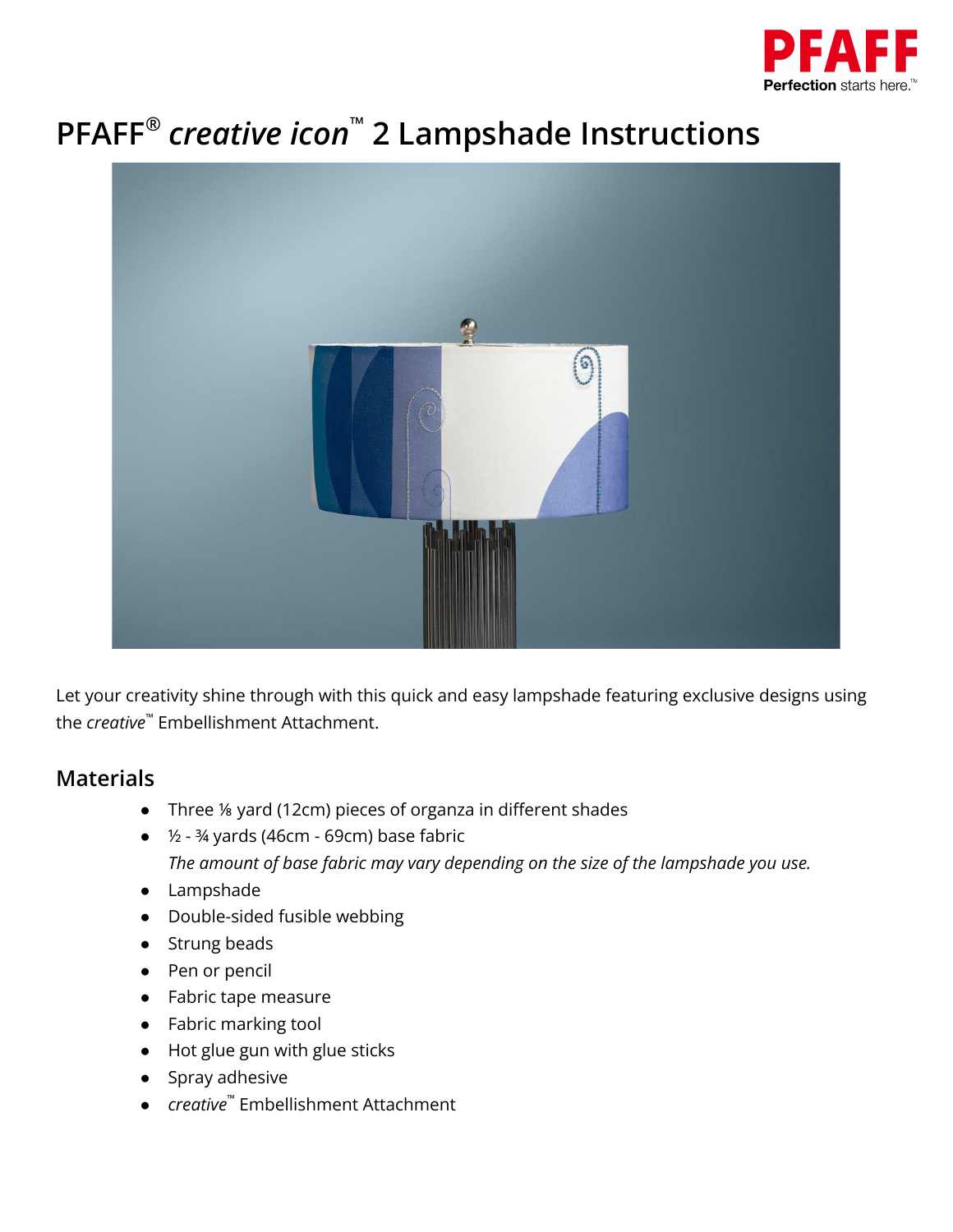### **Prepare the Fabric**

Using your fabric marking tool, mark on the right side of your base fabric the size of the lampshade.

- 1. The easiest way to do this would be to lay your fabric on a large flat surface.
- 2. Then either start at the seam on the lampshade or mark a starting point on the lampshade. Lay this part down to touch your fabric.
- 3. Make a mark approximately 1" (2.5cm) away from the top and bottom of the lampshade.
- 4. Roll the lampshade on your fabric and continue marking until you get back to your starting point on the lampshade.
- 5. Connect all these marks with a solid line until you get two lines. Add 1" (2.5cm) to the end of the lines and then connect them so you have a rectangle.

*The diagram below shows you the shape of the lamp vs what you should have marked.*

| Shape of lamp |  |  |
|---------------|--|--|
|               |  |  |
|               |  |  |
|               |  |  |
|               |  |  |
|               |  |  |
|               |  |  |
|               |  |  |
|               |  |  |

Shape of lamp with 1" (2.5cm) added on top, bottom and one side

#### **Add Decorations**

To add the pop of color you will do the following with your organza.

- 1. Measure the width of your base fabric rectangle and cut down your organza to that length.
- 2. Determine how wide you want the shapes to be at the widest part. Mark two lines to define this width, using a straightedge and your fabric marking tool.
- 3. Using a round edge like a curved ruler or a large bowl, trace this curve in between your lines, making sure the outside of the curve touches one of your lines like below.